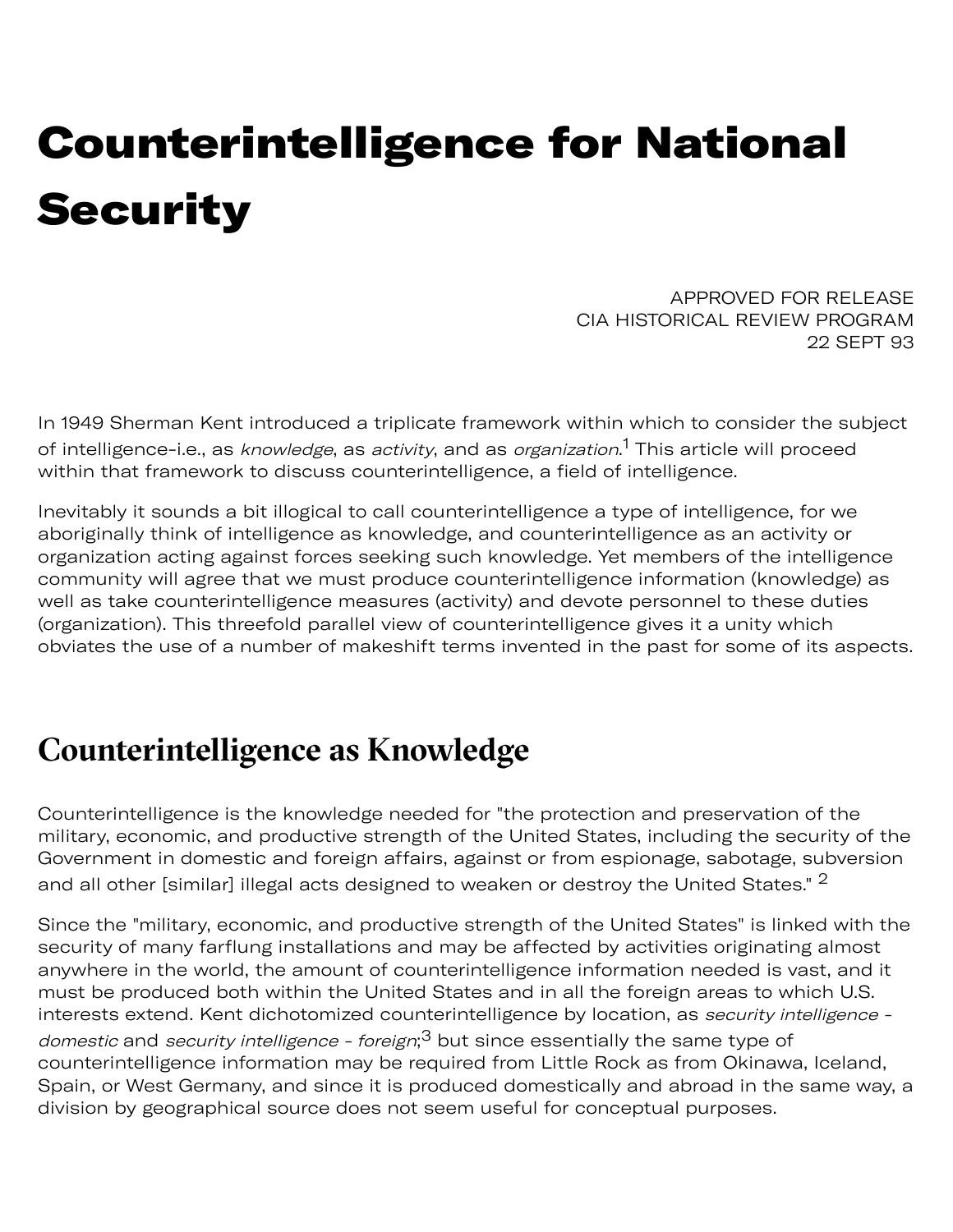## **Counterintelligence as Activit**

The activity of counterintelligence is the production of knowledge, and as with all intelligence, this knowledge is not produced for the counterintelligence organization itself (except as parts of it are instrumental in the further production of knowledge<sup>4</sup>) but ultimately for others - the prosecutors, legislators, commanders, and executives who are responsible for administering security measures. We should clearly distinguish between counterintelligence activities and security measures, for there is a tendency to treat them with unjustified synonymity. Security measures are defensive devices applied by the executive as protection against the things which counterintelligence seeks knowledge of.<sup>[5](#page-4-0)</sup> They relate directly to the item to be secured, denying or inhibiting access to particular information, material or areas. A representative grouping of types of security measures follows:

| Information Control Physical Security |                   | Area Control                   |
|---------------------------------------|-------------------|--------------------------------|
| Security<br>clearances                | Fences            | Restricted areas               |
| Locking containers                    | Lighting          | Curfews                        |
| Security education                    | Guard systems     | Checkpoints                    |
| Document<br>accountability            | Alarms            | Border and frontier<br>control |
| Censorship                            | Badges and passes |                                |
| Camouflage                            |                   |                                |

Security measures may be taken on the basis of counterintelligence knowledge, but the function of the counterintelligence activity proper is simply the production of knowledge knowledge concerning the plans, operations, and capabilities of organizations intent upon subversive activities. "Subversive activities" is used here for convenience in a broad sense, to include espionage, sabotage, and related actions.

These activities are defined in our federal statutes. Chapter 115, Title 18, U.S. Code, "Treason, Sedition, and Subversive Activities," describes certain crimes, such as seditious conspiracy, which constitute subversive activity in the sense that they aim at the overthrow of the government. Other statutes particularize espionage as a number of activities including even gross negligence in the handling of national defense information. However, the essence of espionage as a practical threat to our national security is revealed by major U.S. court cases to lie in the clandestine and illegal collection of secret information on behalf of another country. The counterintelligence organization has little or no control over the vast amount of information available to foreign countries through legitimate overt sources.

Sabotage is described in our statutes as the willful destruction or defective production of war or national-defense materiel.<sup>6</sup> It can embrace the work of cranks or vandals disassociated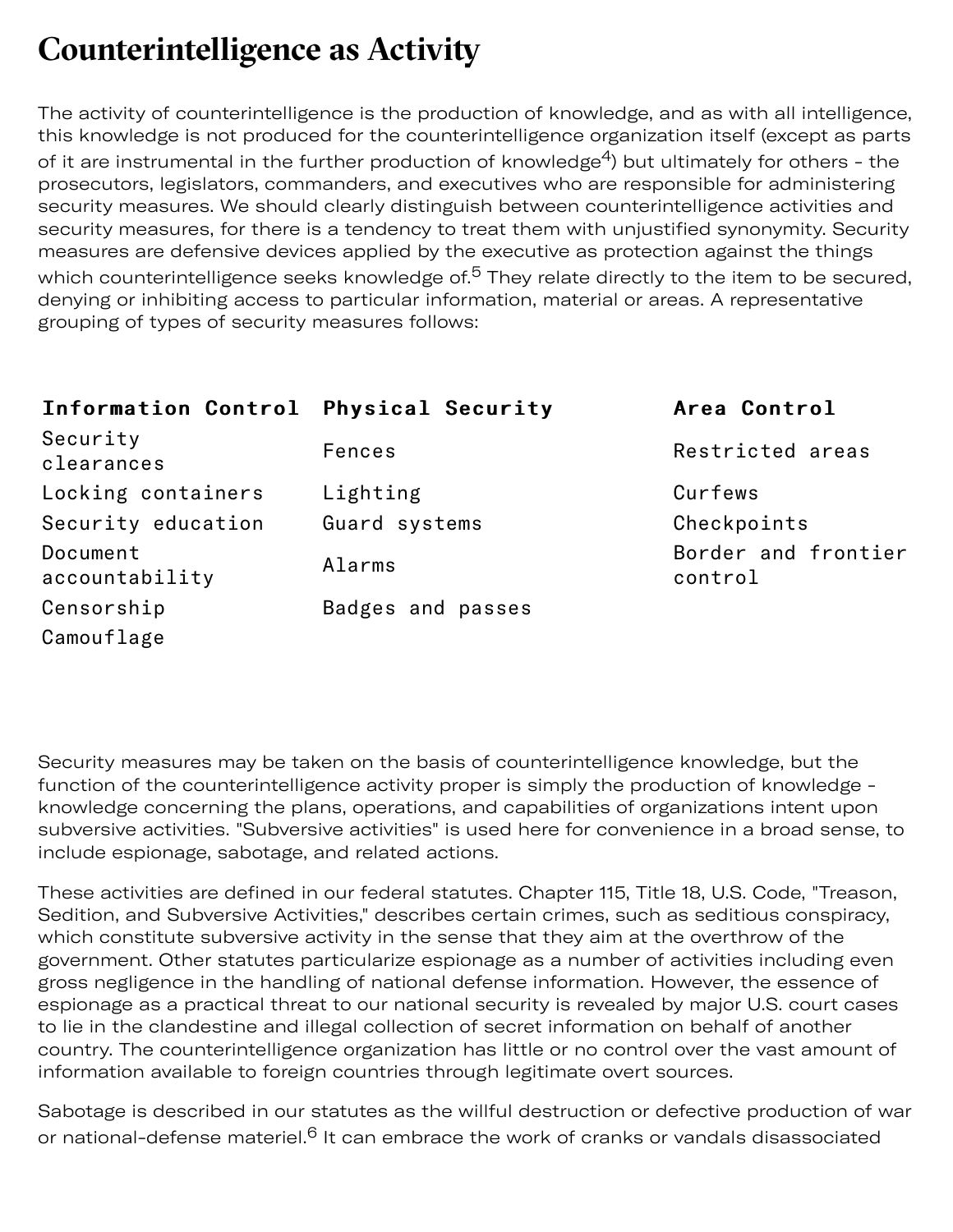from any foreign or revolutionary power, but as a practical threat to national security, sabotage is a clandestine and illegal activity on behalf of a foreign country which, unlike espionage, is likely to be limited to periods of actual or threatened armed hostilities.

Certain kinds of activity, however, which are not made criminal by law are nevertheless objectives of counterintelligence. Subversive elements may and do operate under a blanket of constitutionality in their effort to weaken the fundamental loyalties that are the real support of a government of law. To what extent this legal subversion, designed to disaffect the citizenry from its government, must be tolerated for the sake of preserving individual freedoms is the province of the legislative and judicial experts in constitutional law. But the counterintelligence organization counters this legal subversion as well as criminally subversive activity in that it seeks to produce knowledge of the details of both.

Counterintelligence knowledge may fail to support action before the courts for any of a number of reasons - the provisions of the Statute of Limitations, technical defects in the statutes, the inadvisability of exposing confidential informants or techniques, or because the subversive activity has not progressed sufficiently toward its intended end to constitute a crime. If it is not judicially competent, this knowledge may still be used profitably by counterintelligence as a lead to further investigation, by the executive as the basis for new security measures, or by the legislature in blocking loopholes in the law.

Our description of counterintelligence activity has included the traditional elements of counterespionage, countersabotage, and countersubversion.<sup>[7](#page-4-2)</sup> The list of particulars might be extended by adding countersedition and countertreason, for example, as other subdivisions of counterintelligence activity. But these divisions are rather artificial ones, for the processes by which knowledge of espionage, sabotage, sedition, treason, subversion, etc. is secured are all the same.

The identification of subversive activities, that is the production of counterintelligence knowledge, is carried out in three overlapping phases - detection, or the recognition of some actual or apparent evidence of subversive activity; investigation, or finding out more about this evidence; and research and analysis, which puts the information into such order that some use may be made of it. The techniques of investigation and research have been written of at great length, but three groups of detection techniques are worth noting here.

The first of these may be characterized as surveillance, understood in a broad sense to include the screening of refugees, the monitoring of communications, personnel investigations, and the scrutiny of the press or other news media (for detection, not for censorship). It also includes observation of known subversive outlets and the use of informants wherever they may be productive.

Another technique of detection is, surprisingly, publicity. Through publicity the loyal citizenry is made aware of the danger of subversive activities, is taught ways to recognize them, and learns the identity of counterintelligence agencies to which it may turn. Defection programs make use of the publicity device, and immunity statutes assist its effectiveness. Prudence is of course required in the exercise of this technique.

A third method in detection is liaison, through which counterintelligence agencies are afforded each other's cooperation and that of other public and private agencies in order to maximize their range of observation for evidence of subversive activity or legal subversion.

The use of these techniques and the whole process of identifying subversive activity must be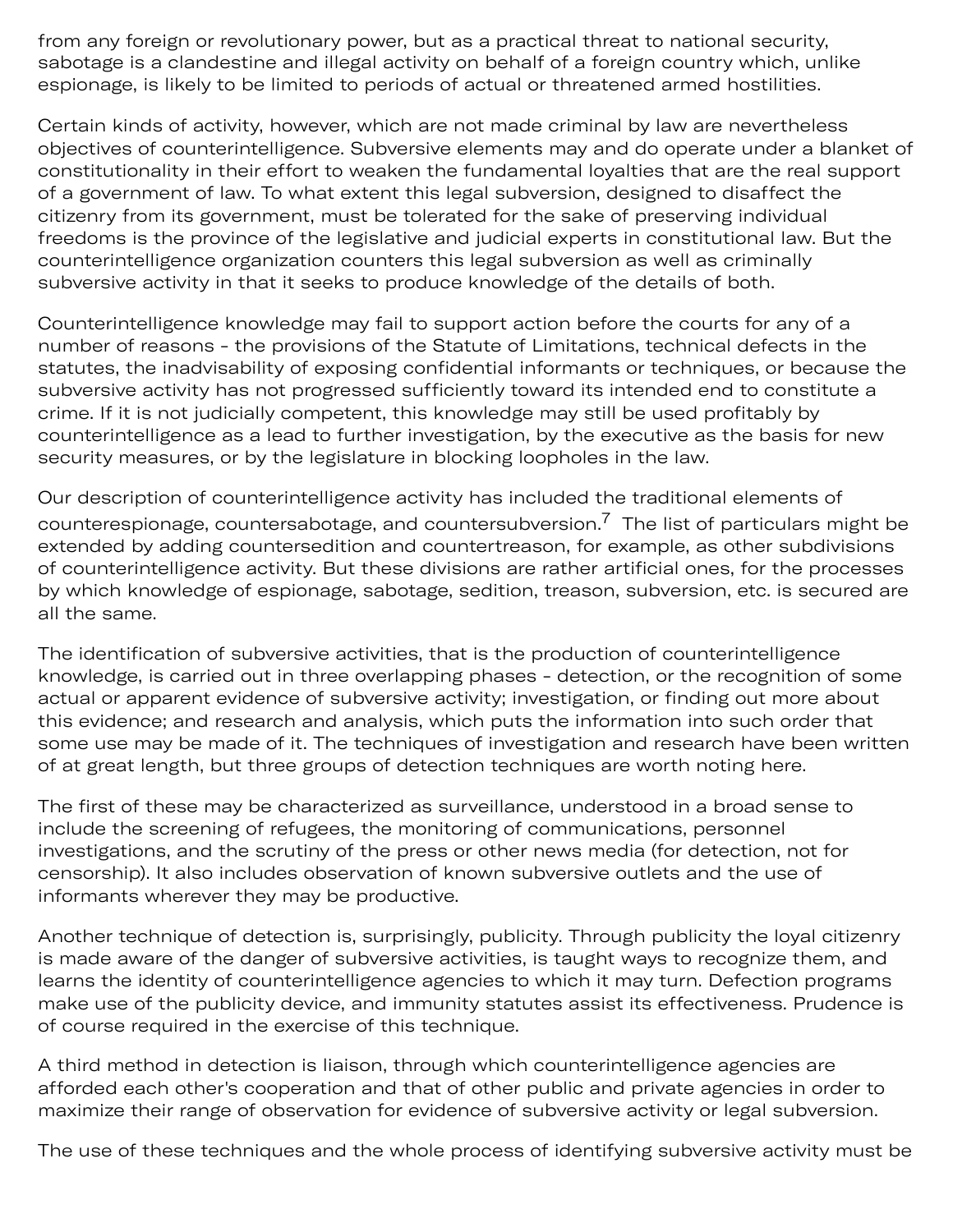guided by an analysis of previous efforts. Detection, investigation, and research and analysis are mutually supporting processes. If they are to be effective, they must also be continuing processes, and carried out by skilled personnel.

## **Counterintelligence as Organization**

As organization, counterintelligence consists of the personnel, along with their organized skills and methods and their organized files of data, engaged in these processes that produce counterintelligence knowledge. Since counterintelligence measures must be continuing in order to be effective, there must be a permanency of being for the counterintelligence organization and a background of continuity in its files and in the experience of its field and headquarters personnel.

Ideally, the field personnel should all be skilled in all counterintelligence techniques and fluent in half a dozen languages as well. What is not always fully appreciated is that the counterintelligence expertise is more critical than the language facility. A language weakness can be compensated for, but professional counterintelligence ability is indispensable.

In practice, individual field personnel are likely to be expert in only one or a few of the techniques required, for instance liaison. Others may be expert in research and analysis, the ability to clarify, organize, and make significant the reports of the investigators. Investigators may be specialists in interrogation, shadowing, or the use of technical equipment. These experts, like highly skilled persons anywhere, are likely to be sensitive and at times temperamental; and supervisory counterintelligence personnel must have the developed professional skill to direct and nurture the talents of their subordinates.

Security and counterintelligence measures are never popular, not even during a hot war. "Whither so much counterintelligence?" and "What price national security?" will be continuing questions. Such questions can be answered by the counterintelligence organizations, in the last analysis, only by the clarity and dispassionate professionalism with which they compile the knowledge necessary for "the protection and preservation of the military, economic, and productive strength of the United States." A high quality in this product will encourage public recognition and the cooperation of loyal citizens, provide incentives for legislation and grounds for judicial action, and guide the executive in the establishment of security measures.

<span id="page-3-0"></span>1 Strategic Intelligence (Princeton, 1949), page ix.

<span id="page-3-1"></span>2 From the definition of "national security" proposed in the Report of the Commission on Government Security (Washington, D. C. 1957), pp. 48--49.

<span id="page-3-2"></span>3 Op. cit., pp. 210-211.

<span id="page-3-3"></span>4 These parts are indicated in such statements as, "The FBI conducts two types of security investigations - one to uncover admissible evidence to be used in the prosecution of an individual or group in federal court, the other for intelligence purposes only." (Whitehead, The FBI Story, New York, 1956, p. 339.)